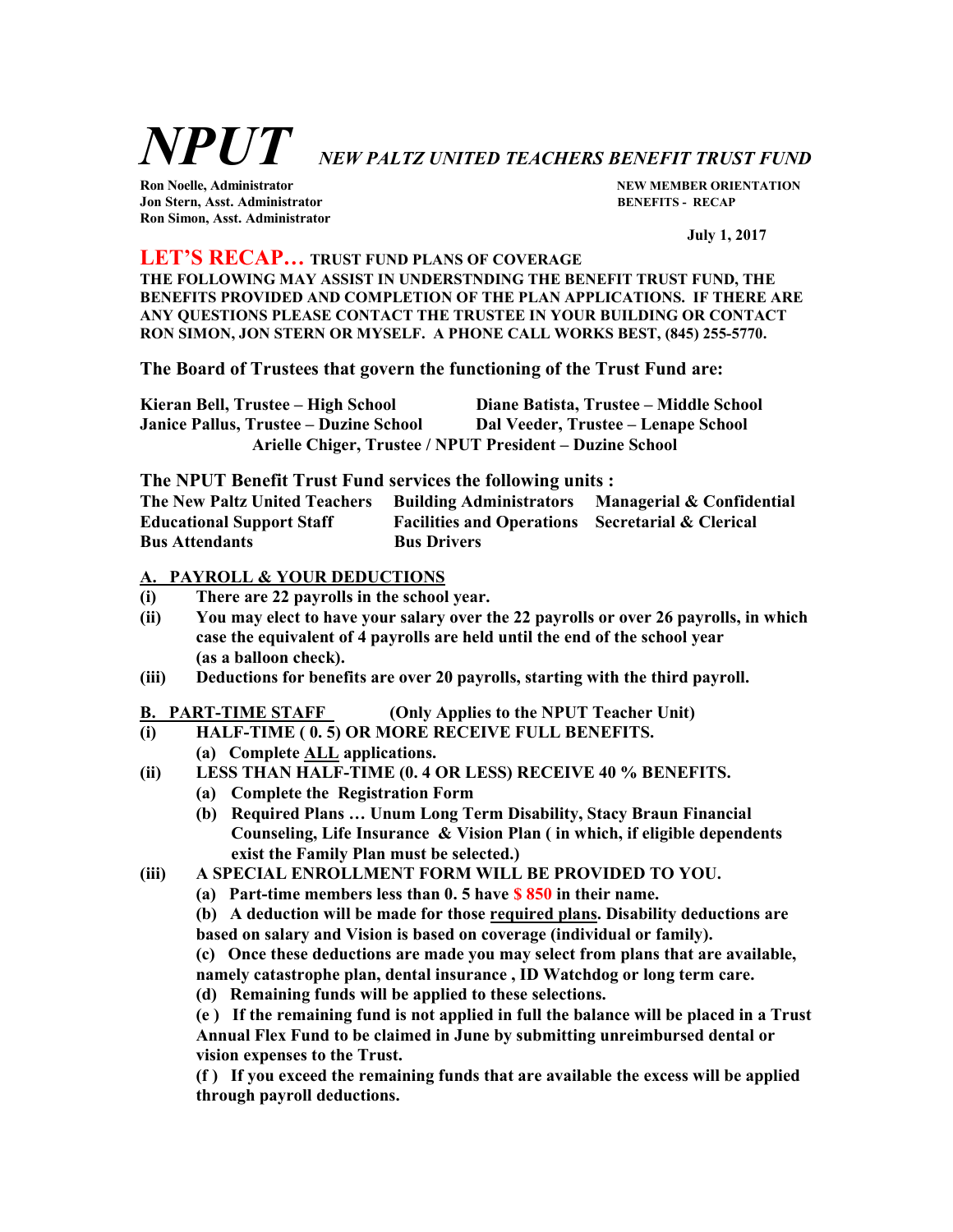# C. LEFT POCKET OF YOUR PORTFOLIO -

# FORMS MUST BE RETURNED IMMEDIATELY – PARTICIPATION OF THE MEMBER IS PAID FOR BY TRUST FUND.

1. REGISTRATION ( Yellow Form )

(a) This form must be completed by all NEW and RETURNING staff and RETURNED IMMEDIATELY, if not already returned.

(b) With this form we can automatically enroll you and your eligible dependents in the Pre-Paid Legal Plan and Stacy Braun Financial Counseling Program. No applications or payroll deduction forms are required.

2. CATASTROPHE MAJOR MEDICAL INSURANCE (CMM) You will be enrolled in the NYSUT Catastrophe Major Medical (CMM) Plan by completion of the CMM Enrollment Form. This plan is Paid for by the Trust Fund [ As defined B (i)]

(a) ADVISORY If you wish to add dependents NEW staff must do so now or The following rules will apply - new dependent(s) may only be added as a result of a Life Event (marriage, birth, adoption, placement for adoption) and must be done within 60 days of such an event. To do so See RIGHT POCKET Section 8 (Plan A) or Section 7 (Plan B)

# 3. DENTAL INSURANCE

(a) The Trust pays the premium for your Dental coverage. [ As defined B (i)]

(b) If you ONLY wish to enroll yourself complete the Delta Dental Enrollment Form and RETURN IT IMMEDIATELY.

(c) If you enroll a spouse / domestic partner or child(ren) then you must complete the Delta Dental Enrollment Form and the Payroll Deduction Form. See RIGHT POCKET section 9 (Plan A ) or Section 8 (Plan B).

(d) Dependent children are covered to age 26. It is the member's responsibility to advise the Trust when the dependent child reaches age 26.

(e) There is NO membership card.

(f) This is a self-funded plan, where the Trust determines the coverage and premiums. Delta Dental administers the claims for the Trust. If there is a concern contact the Trust Administrator.

(g) The Plan term year is from July 1 to June 30.

(h) The maximum annual coverage is \$ 3000. Orthodontia has a \$ 3000 lifetime maximum.

# 4. ID WATCHDOG

ID Watchdog Platinum Coverage includes advanced identity monitoring of a member's personal, identifiable and financial information. The plan includes:

- Tri-Bureau (Experian, Equifax & TransUnion) Credit Monitoring and Rapid Alert Notices • Tri-Bureau Credit Report and Score
- TransUnion Monthly Score Tracker Non-Credit Monitoring
	-
- High-Risk Transaction Monitoring Social Network Alerts
	-
- Registered Sex Offender Reporting and Notifications
- \$1Million Expense Reimbursement Insurance
- Fully-Managed Resolution Services 24/7 Call Center
- Guaranteed Fraud/Identity Theft Resolution if a Breach Should Occur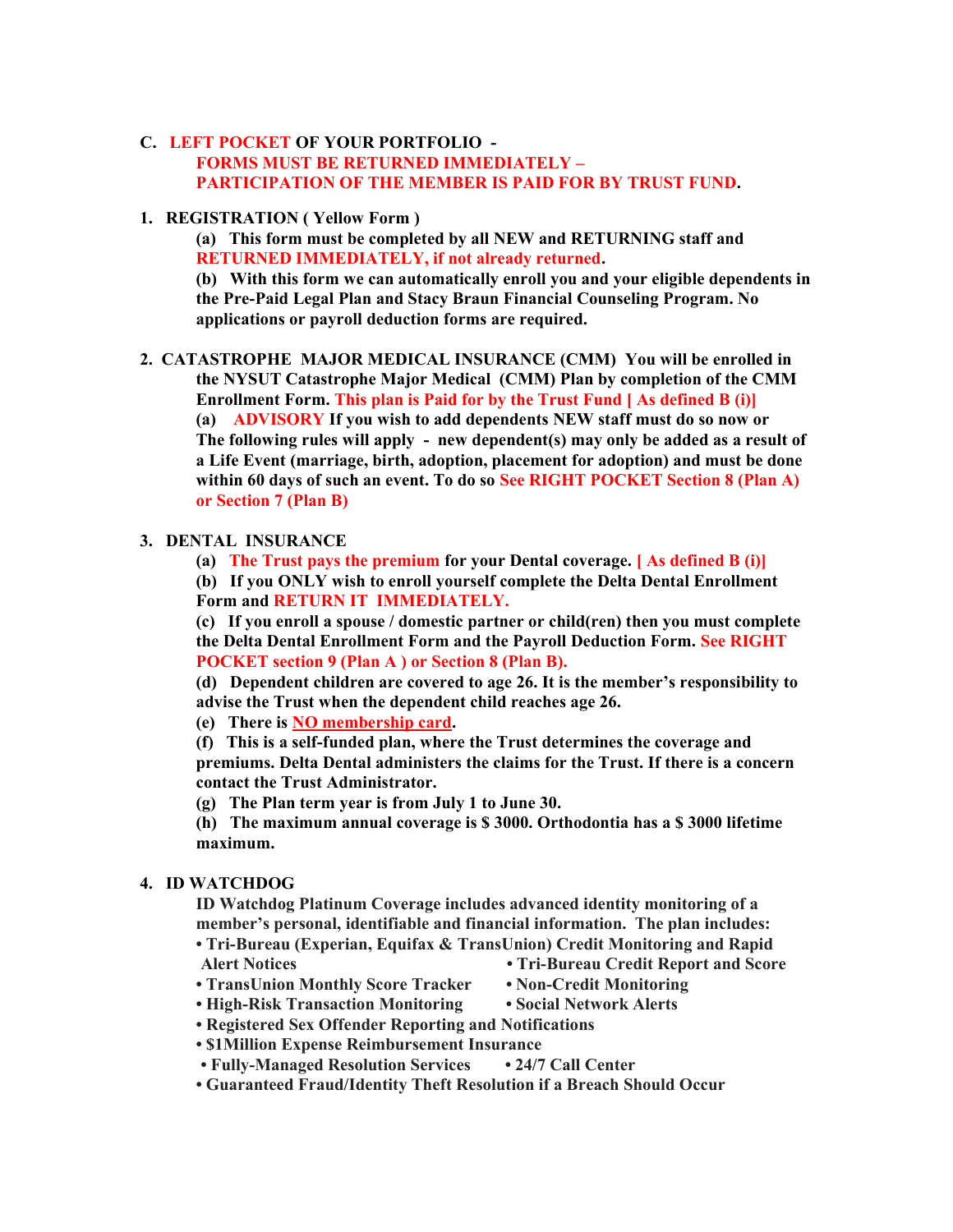# 5. UNUM LONG & SHORT TERM DISABILITY. TERM LIFE/AD&D INSURANCE

(a) Trust pays for Basic Long Term Disability protection to 70 % of your annual salary up to \$60,000 and provides a Basic Term Life / AD& D Insurance of \$ 200,000.

(b) The Trust provides non-teachers with Short Term Disability protection to 70 % of your annual salary to a maximum benefit of \$ 2000 per week.

(c) The four page enrollment form and the Page 3 Beneficiary assignment must be completed and RETURNED IMMEDIATELY.

(d) Unum Term Life / AD&D Insurance. If you wish to purchase more than the provided \$ 200,000 Life Insurance or for your spouse more than \$ 25,000, an Evidence of Insurability Form is required. The form is in RIGHT POCKET Section 10 (Plan A) or Section 9 (Plan B).

(e) Supplemental Disability Insurance (Option B) may be selected to cover your full salary at 70% up to \$ 171, 429. The application / payroll deduction form for same must be completed and returned by September 25, see RIGHT POCKET Section 11 (Plan A) or Section 9 (Plan B).

(f) You are covered under these benefits for the entire year.

#### 6. UNUM LONG TERM CARE PLAN (NPUT, Administration and Managerial ONLY)

(a) The Trust pays for your BASIC Unum Long Term Care Plan 1.

(b) Complete the two page enrollment form in the separate plan portfolio and RETURN IT IMMEDIATELY see LEFT Pocket Section 6.

(c) The base plan is \$ 3500 per month for 2 years (\$ 84,000) with no inflation, and payment over a lifetime.

(d) The member may purchase additional (supplemental) coverage and provide coverage for spouse, parents, grand parents and in-laws. There is an Enrollment Guide, Application and Premium Tables see RIGHT POCKET section 12.

#### 7. NYSUT-DAVIS VISION PLAN

- (a) The Trust pays the individual and family premiums on this plan.
- (b) There Enrollment that MUST be completed and returned IMMEDIATELY.
- See LEFT POCKET section 7 (Plan A ) or Section 6 (Plan B).

 (c) Those with dependents must file a Family plan and include all eligible dependents.

- (d) Dependent children are covered to age 26. It is the member's responsibility to advise the Trust when the dependent child reaches age 26.
- 
- (e) A membership card will be issued.

# D. RIGHT POCKET OF YOUR PORTFOLIO

 (TRUST PLAN ADDITIONAL OPTIONS / BY-UPS – PAID FOR BY THE MEMBER THROUGH PAYROLL DEDUCTIONS)

#### 8. NYSUT MAJOR MEDICAL CATASTROPHE PLAN (CMM)

(a) New staff may cover other family members, spouse and child(ren).

(b) ADVISORY If you wish to add dependents you must do so now or the

following rules will apply - new dependent(s) may only be added as a result of a Life Event (marriage, birth, adoption, placement for adoption) and must be done within 60 days of such an event.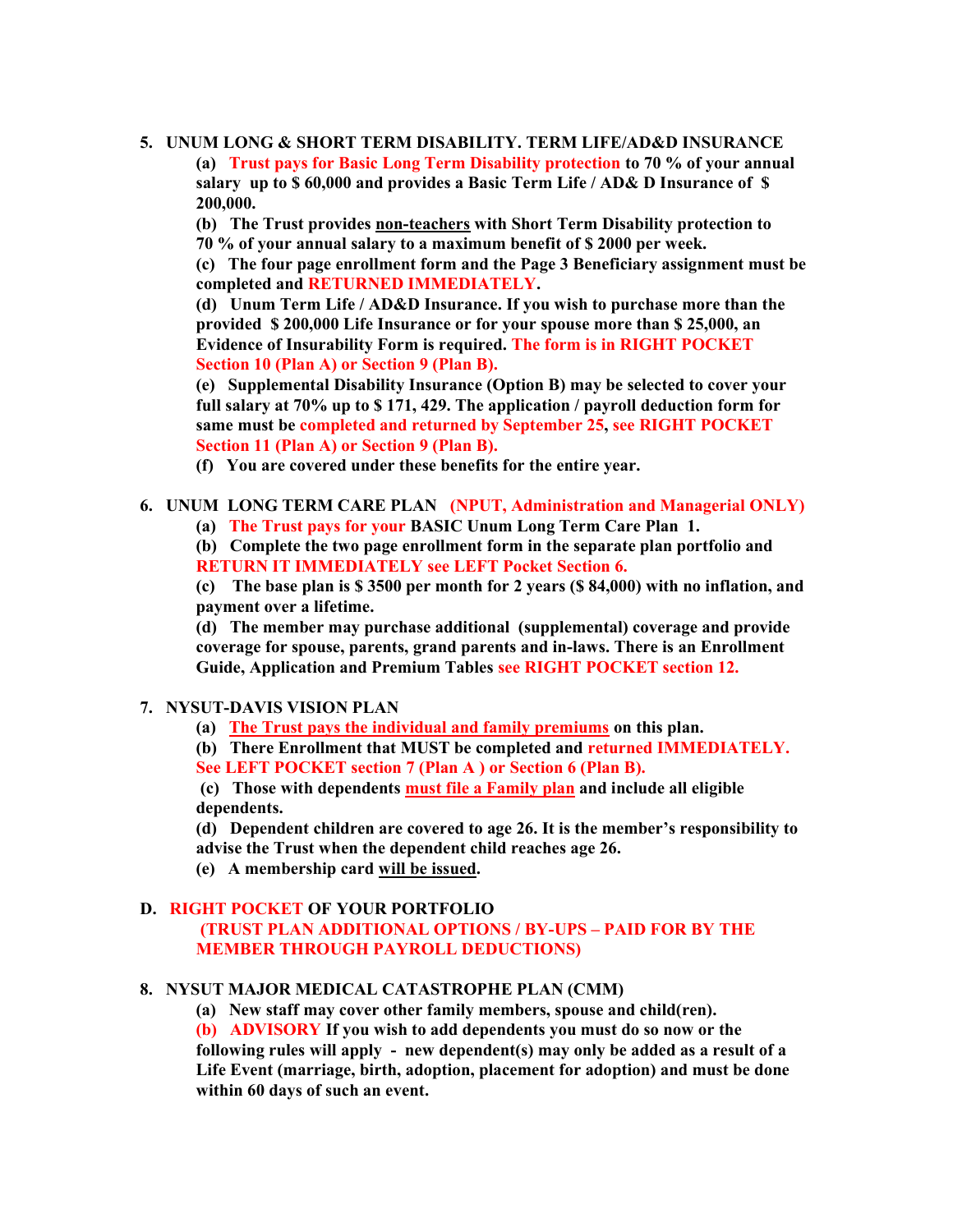(c) Coverage of dependents will be charged through payroll deductions. The premium is based on the member's age.

(d) If you are providing coverage for others on the Catastrophe Plan , the attached Enrollment Form and Payroll Deduction Form must be completed and RETURN IMMEDIATELY.

(e) A domestic partner application is available from the Trust Administrator.

#### 9. DENTAL INSURANCE

(a) If you enroll a spouse / domestic partner or child(ren) then you must complete the Delta Dental Enrollment Form and the Payroll Deduction Form contained in this section.

(b) Dependent children are covered to age 26. It is the member's responsibility to advise the Trust when the dependent child reaches age 26.

(c) The Plan term year is from July 1 to June 30.

(d) The maximum annual coverage is \$ 3000. Orthodontia has a \$ 3000 lifetime maximum.

# 10. UNUM TERM LIFE / AD&D INSURANCE

(a) The Trust provides each member with Unum Term Life / AD&D Insurance policy of \$ 200,000 . This is free of health questions.

(b) At age 65 the face value is reduced to 65 % and at age 70 to 50%, that is \$ 130,000 and \$ 100,000, respectively.

(c) You may purchase supplemental, spousal coverage and child(ren) may be covered to \$ 4000. This application may be found as part of your LEFT POCKET 5 form. Return application form to the Trust Administrator.

(d) If you wish to purchase more than the provided \$ 200,000 Life Insurance or your spouse more than \$ 25,000, an Evidence of Insurability Form is required which is included this section.

(e) Members may carry this coverage into retirement at a \$ 100,000 level. At age 65 the face value is reduced to 65 % and at age 70 to 50%, that is \$ 65,000 and \$ 50,000, respectively. The premium decreases accordingly.

# 11. LTD UNUM LONG TERM DISABILITY INSURANCE (LTD)

(a) Supplemental Disability Insurance (Option B) may be selected to cover your full salary at 70% up to \$171, 429. The attached application / payroll deduction form must be completed and returned by September 25. See RIGHT POCKET 11. (b) Once enrolled it remains automatic from year to year with the premium increased in accord with your annual salary.

#### 12. UNUM LONG TERM CARE PLAN

(a) The member may purchase additional (supplemental) coverage and provide coverage for spouse, parents, grand parents and in-laws. There is an Enrollment Guide, Application and Premium Table attached. Complete the appropriate forms and return to the Trust Administrator.